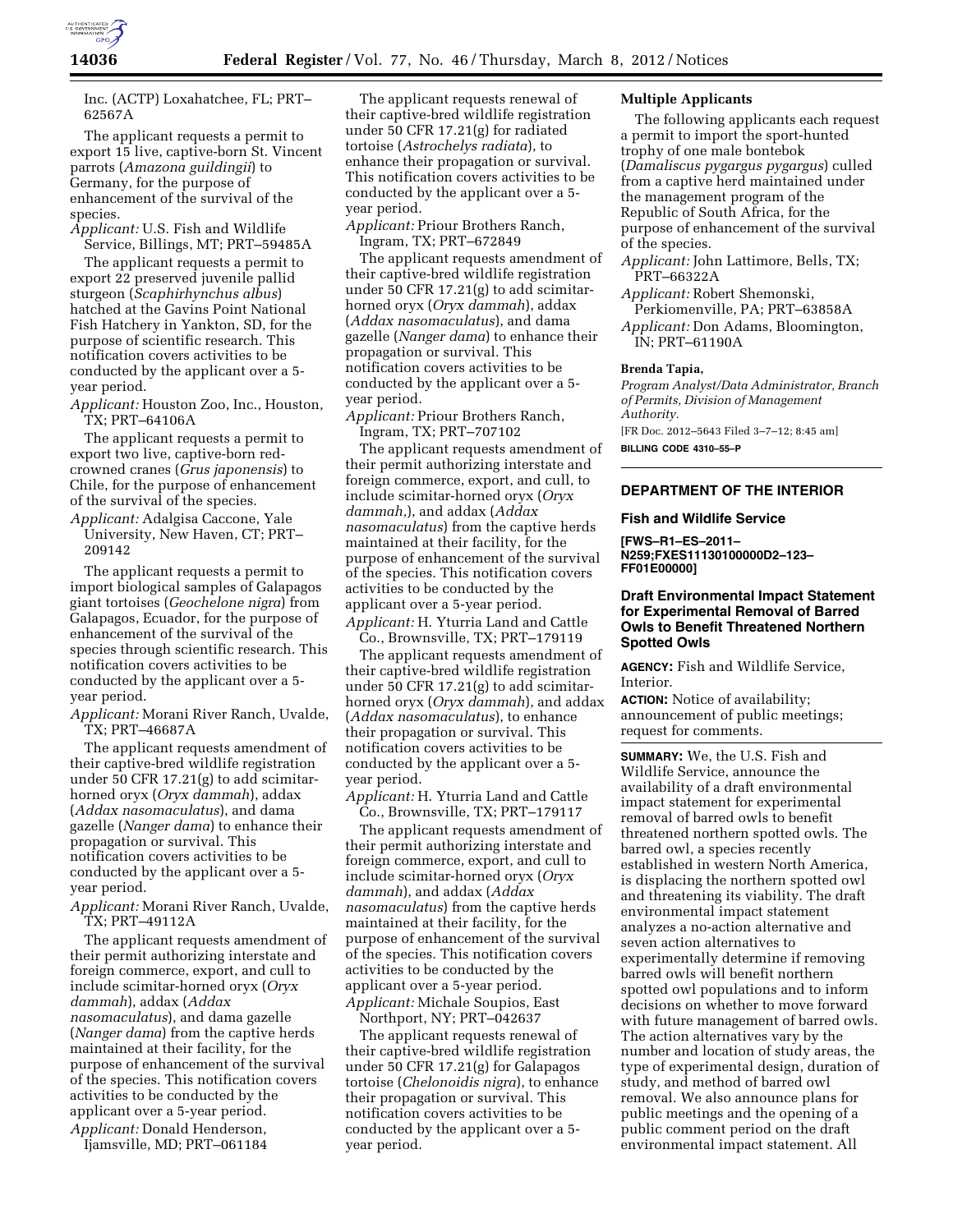interested parties are invited to provide information, data, comments or suggestions.

**DATES:** To ensure consideration, we must receive comments before close of business (4:30 p.m.) on or before June 6, 2012. We will hold at least two public meetings within the range of the northern spotted owl. We will announce meeting locations and times in local newspapers and on the Internet at: *[http://www.fws.gov/oregonfwo.](http://www.fws.gov/oregonfwo)* 

**ADDRESSES:** To request further information, obtain a copy of the draft environmental impact statement (EIS), or submit or view written comments, please use one of the following methods and clearly indicate that your request or comment is in reference to the Barred Owl EIS:

• *Email: [barredowlEIS@fws.gov.](mailto:barredowlEIS@fws.gov)* 

• *U.S. Mail:* Paul Henson, State Supervisor, U.S. Fish and Wildlife Service, Oregon Fish and Wildlife Office, 2600 SE 98th Ave., Suite 100, Portland, OR 97266.

• *In-Person Drop-off of Comments:*  Comments can be delivered in person to the above address during regular business hours (Monday through Friday, 8 a.m. to 4:30 p.m.).

• *Viewing Comments and Supporting Materials, or Picking Up a Copy of the Draft EIS:* Call 503–231–6179 to make an appointment to view received comments or pick up a copy of the draft EIS at the above address.

• *Internet:* The draft EIS is available for review and downloading at *[http://](http://www.fws.gov/oregonfwo)  [www.fws.gov/oregonfwo.](http://www.fws.gov/oregonfwo)* 

• *Fax:* Paul Henson, 503–231–6195, Attn.: Barred Owl EIS.

**FOR FURTHER INFORMATION CONTACT:** Paul Henson, State Supervisor, Oregon Fish and Wildlife Office, at 503–231–6179. If you use a telecommunications device for the deaf, please call the Federal Information Relay Service at 800–877– 8339.

**SUPPLEMENTARY INFORMATION:** We announce the availability of a draft environmental impact statement for experimental removal of barred owls to benefit threatened northern spotted owls. We are publishing this notice in compliance with the National Environmental Policy Act of 1969, as amended (42 U.S.C. 4321 *et seq.;* NEPA) and its implementing regulations at 40 CFR 1506.6. This continues the public involvement process for our draft EIS, which was initiated through a notice of intent to prepare an EIS in the **Federal Register** on December 10, 2009 (74 FR 65546).

The draft EIS evaluates the impacts of seven action alternatives and a noaction alternative related to: (1) Federal involvement in barred owl removal experiments, and (2) the possible issuance of one or more scientific collecting permits under the Migratory Bird Treaty Act (16 U.S.C. 703–712; MBTA) for lethal and non-lethal take of barred owls.

The northern spotted owl (*Strix occidentalis caurina*) is listed as threatened under the Endangered Species Act (16 U.S.C. 1531 *et seq.;*  Act). Competition from barred owls (*Strix varia*) was identified as one of the main threats to the northern spotted owl in our 2011 Revised Northern Spotted Owl Recovery Plan (Recovery Plan) (USFWS 2011, p. III–62). To address this threat, the Recovery Plan recommended designing and implementing large-scale controlled experiments to assess the effects of barred owl removal on spotted owl site occupancy, reproduction, and survival (USFWS 2011, p. III–65). The draft EIS analyzes seven action alternatives and a no-action alternative for conducting experimental removal of barred owls and assessing the effects on spotted owl populations in specific study areas within the range of the northern spotted owl. Action areas may include from one to several study areas in western Washington, western Oregon, and northwestern California. The action alternatives vary by the number and location of study areas, the type of experimental design, duration of the study, and the method of barred owl removal.

#### **Background**

The Service listed the northern spotted owl as a threatened species under the Act in 1990, based primarily on habitat loss and degradation (55 FR 26114). As a result, conservation efforts for the northern spotted owl have been largely focused on habitat protection. While our listing rule noted that the long-term impact of barred owls on the spotted owl was of considerable concern, the scope and severity of this threat was largely unknown at that time (55 FR 26114, p. 26190). The Recovery Plan summarized information available since our listing rule and found that competition from barred owls poses a significant and immediate threat to the northern spotted owl throughout its range (USFWS 2011, pp. B–10 through B–12).

Historically, the barred owl and northern spotted owl did not co-occur. In the past century, barred owls have expanded their range westward, reaching the range of the northern spotted owl in British Columbia by about 1959. Barred owl populations

have continued to expand southward within the range of the northern spotted owl, and were first documented in Washington and Oregon in the early 1970s, and in California in 1976 (Livezey *et al.* 2007, p. 49; Sharp 1989, p. 179). The population of barred owls behind the expansion front continues to increase, and they now outnumber spotted owls in many portions of the northern spotted owl's range (Pearson and Livezey 2003, p. 272).

There is strong evidence to indicate that barred owls are negatively affecting northern spotted owl populations. Barred owls displace spotted owls from high-quality habitat (Kelley *et al.* 2003, p. 51; Pearson and Livezey 2003, p. 274; Courtney *et al.,* pp. 7–27 through 7–31; Gremel 2005, pp. 9, 11, 17; Hamer *et al.*  2007, p. 764; Dugger *et al.* 2011, pp. 2464–1466), reducing their survival and reproduction (Olson *et al.* 2004, p. 1048; Anthony *et al.* 2006, p. 32; Forsman *et al.* 2011, pp. 41–43, 69–70). In addition, barred owls may physically attack spotted owls (Gutierrez *et al.* 2007, p. 187). These effects may help explain declines in northern spotted owl territory occupancy associated with barred owls in Oregon, and reduced northern spotted owl survivorship and sharp population declines in Washington (*e.g.,* in northern Washington, spotted owl populations declined by as much as 55 percent between 1996 and 2006) (Anthony *et al.*  2006, pp. 21, 30, 32; Forsman *et al.*  2011, pp. 43–47, 65–66)). Without management intervention, it is reasonable to expect that competition from barred owls may cause extirpation of the northern spotted owl from all or a substantial portion of its historical range, reducing its potential for recovery.

We are proposing to conduct experiments to determine if removal of barred owls would increase site occupancy, survival, and reproduction, and improve population trends of northern spotted owls. Support for these experiments has been expressed in the scientific community. For example, Gutierrez *et al.* (2007, p. 191) notes, ''[c]orrectly executed removal experiments should provide an unambiguous result regarding the effect of barred owls on spotted owl population declines.'' The Wildlife Society sent a letter to the Director of the Service stating, ''experiments to remove and control barred owls \* \* \* [are] appropriate'' (The Wildlife Society 2008, p. 11). Buchanan *et al.* (2007, p. 683) state, ''[d]espite the potential for confounding effects, appropriately designed removal experiments should provide the strongest inference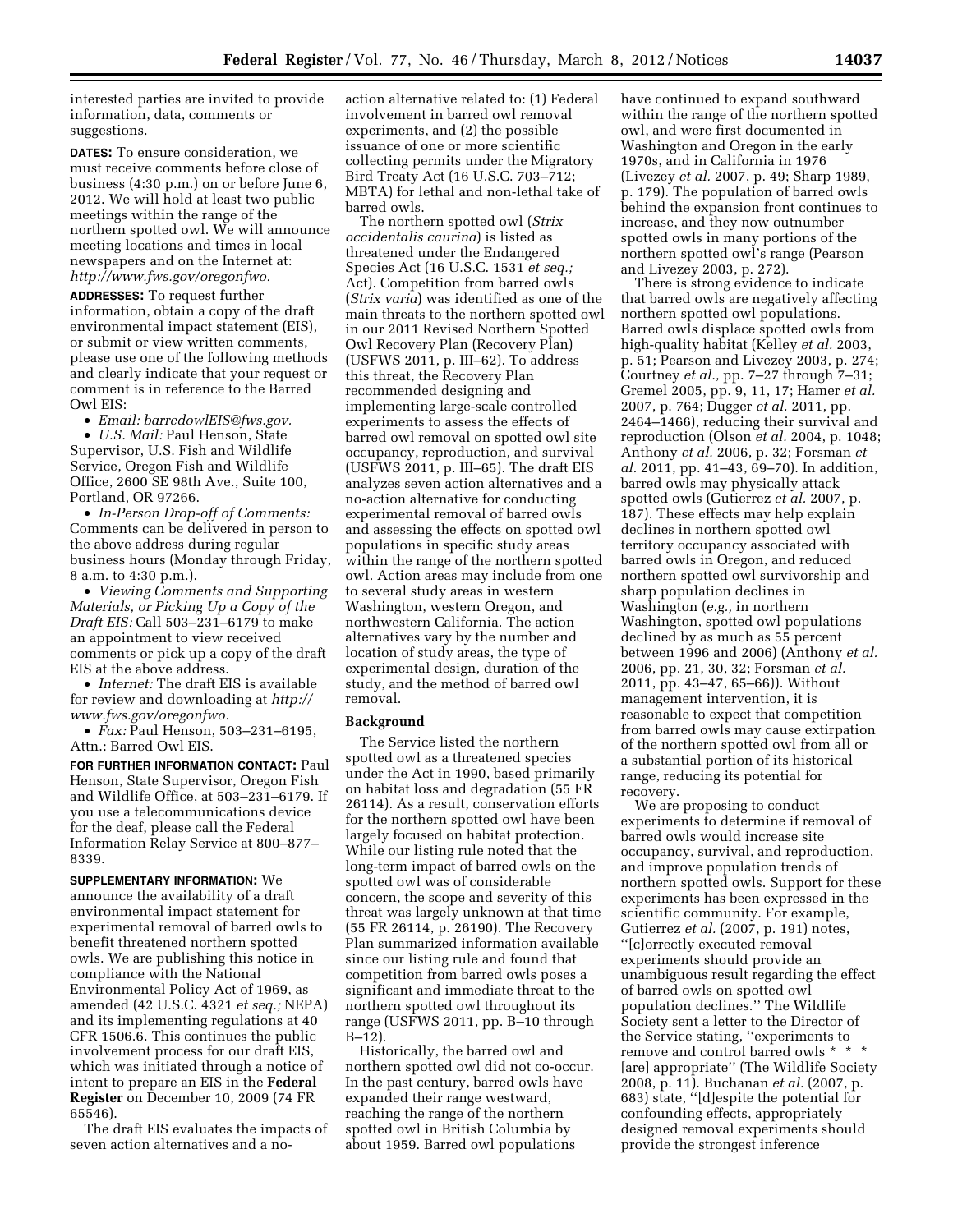regarding the magnitude of the Barred Owl's effect on Spotted Owls.''

The methods for, and the effects of, removing barred owls from northern spotted owl habitat are not fully understood. Three publications, Buchanan *et al.* (2007, entire), Livezey *et al.* (2007, entire), and Johnson *et al.*  (2008, entire), analyze and discuss various methods of barred owl control. The Service considered the information in these documents as well as the information gathered in the scoping process in developing alternatives for barred owl removal.

# **Purpose and Need for the Action**

The need for the action is that we lack desired information to:

• Determine the response of northern spotted owl occupancy, survival, reproduction, and population trend to barred owl removal;

• Evaluate whether barred owls can be effectively removed from an area and how much follow-up effort is required to maintain low population levels of barred owls;

• Determine the cost of removal in different types of forested landscapes to inform future management decisions; and

• Help inform timely decisions on whether to move forward with future barred owl management.

The purpose of the proposed action is to contribute to fulfilling the intent of the Act by rapidly implementing experimental research necessary for conservation of the northern spotted owl in accordance with Recovery Action 29 of the Recovery Plan (USFWS 2011, p. III–65). More specifically, the purpose of the proposed action is to:

• Obtain information regarding the effects of barred owls on northern spotted owl vital rates of occupancy, survival, reproduction, and population trend through experimental removal;

• Determine the feasibility of removing barred owls from an area and the amount of effort required to maintain reduced barred owl population levels for the study period;

• Estimate the cost of barred owl removal in different forested landscapes; and

• Develop the information necessary to make a future decision about the management of barred owls as expeditiously as possible.

#### **Alternatives**

The draft EIS describes and analyzes seven action alternatives and a noaction alternative. The action alternatives were developed to meet the purposes and need for the proposed action, with consideration given to

comments received during public scoping. We received 54 written comments from 29 different organizations (including environmental, conservation, animal welfare, and industry groups; Tribes; professional societies; government agencies; and zoological parks) and 25 individuals.

The potential impacts of the alternatives are assessed in the draft EIS. The alternatives vary by the number and location of study areas, the method of barred owl removal (lethal, or a combination of lethal and non-lethal), and the type of study (demography vs. occupancy).

All action alternatives are based on a simple treatment and control study design. Under this approach, study areas are divided into two comparable segments. Barred owls are removed from the treatment area but not from the control area. Spotted owl populations are measured using the same methodology on both areas, and the population measures (occupancy, survival, reproduction, and population trend) are compared between the control and treatment areas.

Experiments would occur over a period of 3–10 years, varying by alternative. The area affected by the action alternatives ranges from approximately 126,000 to 2,906,800 acres (51,000 to 1,176,000 hectares), or from 0.2 to 5.1 percent of the northern spotted owl's range. A brief description of each alternative follows.

Under the No-action Alternative, the Service would not conduct experimental removal of barred owls, thus not implementing one of the Recovery Actions designated in the Revised Recovery Plan for the northern spotted owl (USFWS 2001, p. III–65). Data that would inform future barred owl management strategies would not be gathered.

Alternative 1 would consist of a demography study in a single study area. The study area would be located within an existing spotted owl demography study area where long-term monitoring of northern spotted owl populations has occurred (Lint *et al.*  1999, p. 17; Lint 2005, p. 7). Only lethal removal would be applied in this alternative.

Alternative 2 would consist of a demography study in three study areas, which would be located within existing spotted owl demography study areas and distributed across the range of the northern spotted owl. Removal would include a combination of lethal and non-lethal methods.

Alternative 3 entails a demography study in two study areas. Barred owl removal would occur outside of existing

spotted owl demography study areas, but within areas that have adequate data to conduct pre-removal demography analyses. A combination of lethal and non-lethal removal methods would be used.

Alternative 4 includes two subalternatives, 4a and 4b. Both subalternatives entail a demography study in two study areas outside existing spotted owl demography study areas. Both subalternatives use a combination of lethal and non-lethal methods. Subalternatives 4a and 4b differ in that 4a delays barred owl removal to collect pre-treatment data for comparison with treatment data, whereas 4b starts removal immediately and foregoes pre-treatment data collection.

Alternative 5 employs an occupancy study approach in three study areas. The portion of the study areas where barred owls would be removed is outside existing spotted owl demography study areas. Only lethal removal would be applied in this alternative.

Alternative 6 includes two subalternatives, 6a and 6b. Both subalternatives entail an occupancy study in three study areas. The portion of these study areas where barred owls would be removed is outside existing spotted owl demography study areas. Both subalternatives use a combination of lethal and non-lethal methods. Subalternatives 6a and 6b differ in that 6a delays removal to collect pretreatment data for comparison with treatment data, whereas 6b starts removal immediately and foregoes pretreatment data collection.

Alternative 7 includes a combination of demography and occupancy analyses across 11 study areas, some of which have current data while others do not. Three existing spotted owl demographic study areas would be included within these study areas. A combination of lethal and non-lethal methods would be used.

#### **Public Availability of the Draft EIS**

The draft EIS is available for viewing and downloading on our web site at *[http://www.fws.gov/oregonfwo.](http://www.fws.gov/oregonfwo)*  Unbound paper copies and digital copies on compact disk are available upon request. Copies of the draft EIS may also be picked up in person, by appointment, during regular business hours (9 a.m. to 4:30 p.m.) (see **ADDRESSES** section to request a copy or schedule a document pick-up time).